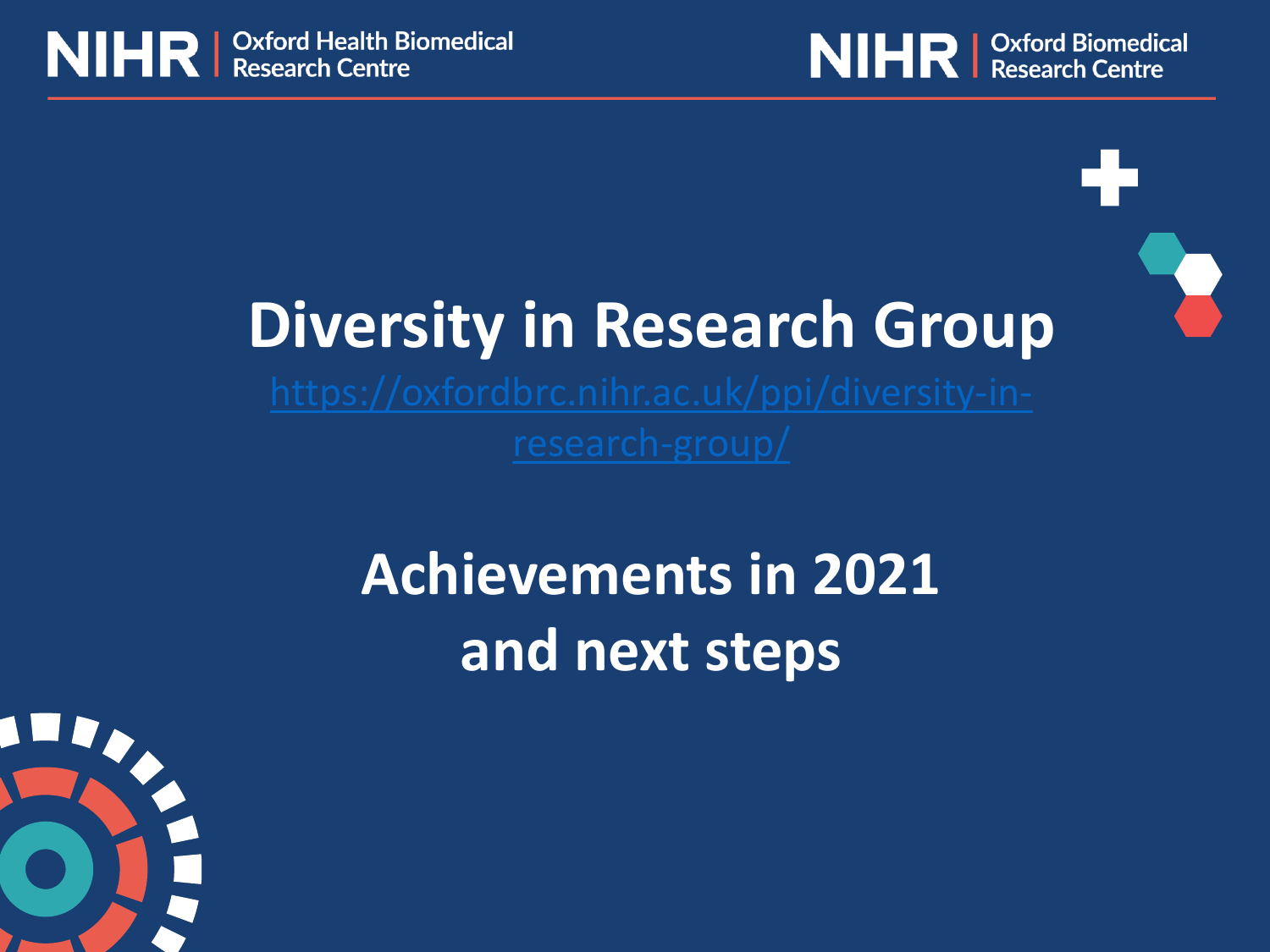# **Involving diverse communities in health research**

#### A partnership project, established in 2021, between Oxford and Oxford Health Biomedical Research Centres





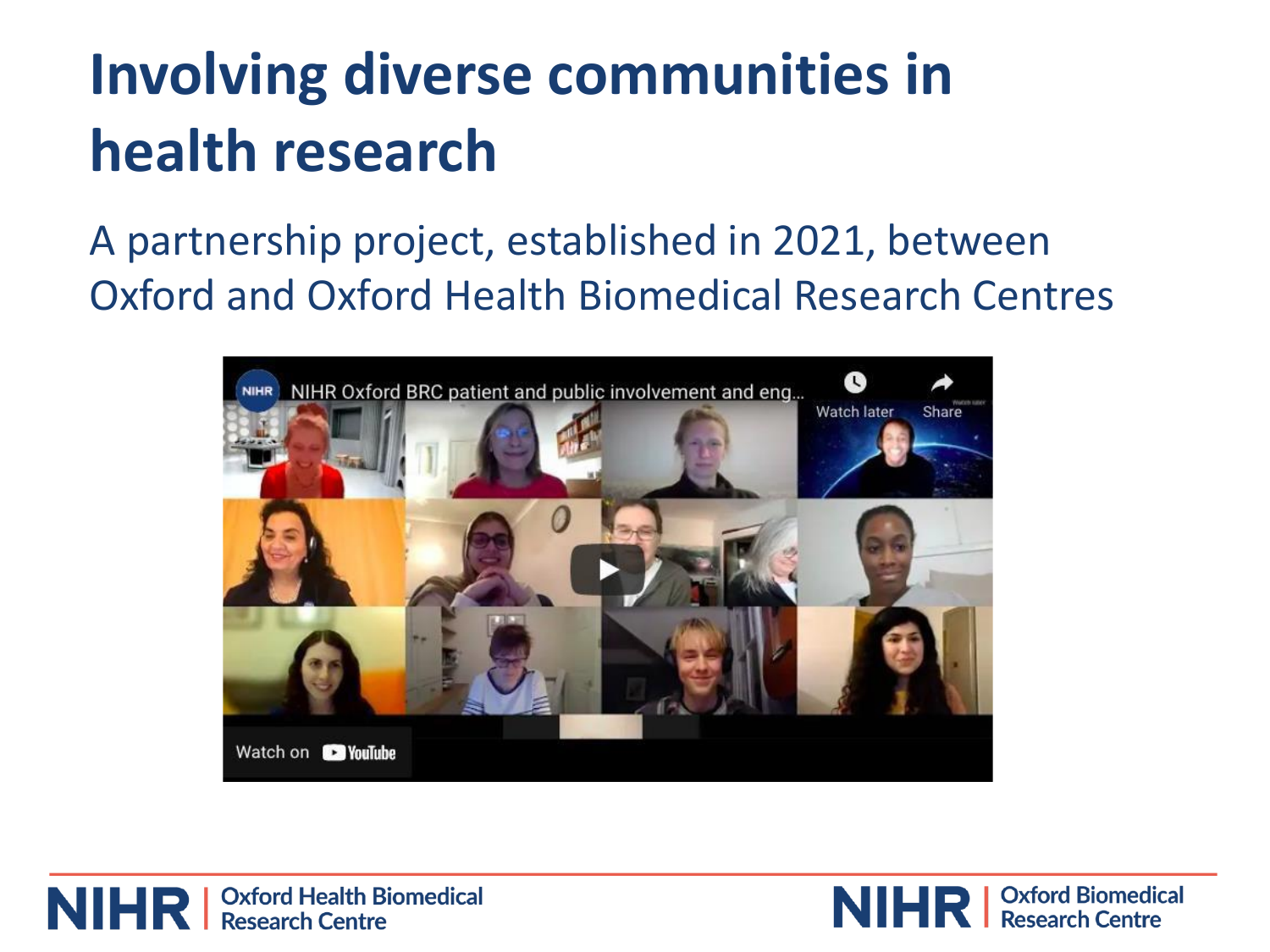## **Diversity in Research Group**

#### • **16 Group members**

Mahveen Alam, Henri Barrett, Arooj Butt, Corina Cheeks, Shamin Durrani, Farzana Kausir, Hameed Khan, Shamsideen Knowlton, Kiran Manku, Richard Mandunya, Tamanna Miah, Rosemary Musesengwa, Della Ogunleye, Ayath Ullah, Angeli Vaid, Magdalen Wind-Mozley (Chair)

• **Facilitators:** Alexandra Almeida and Rachel Taylor



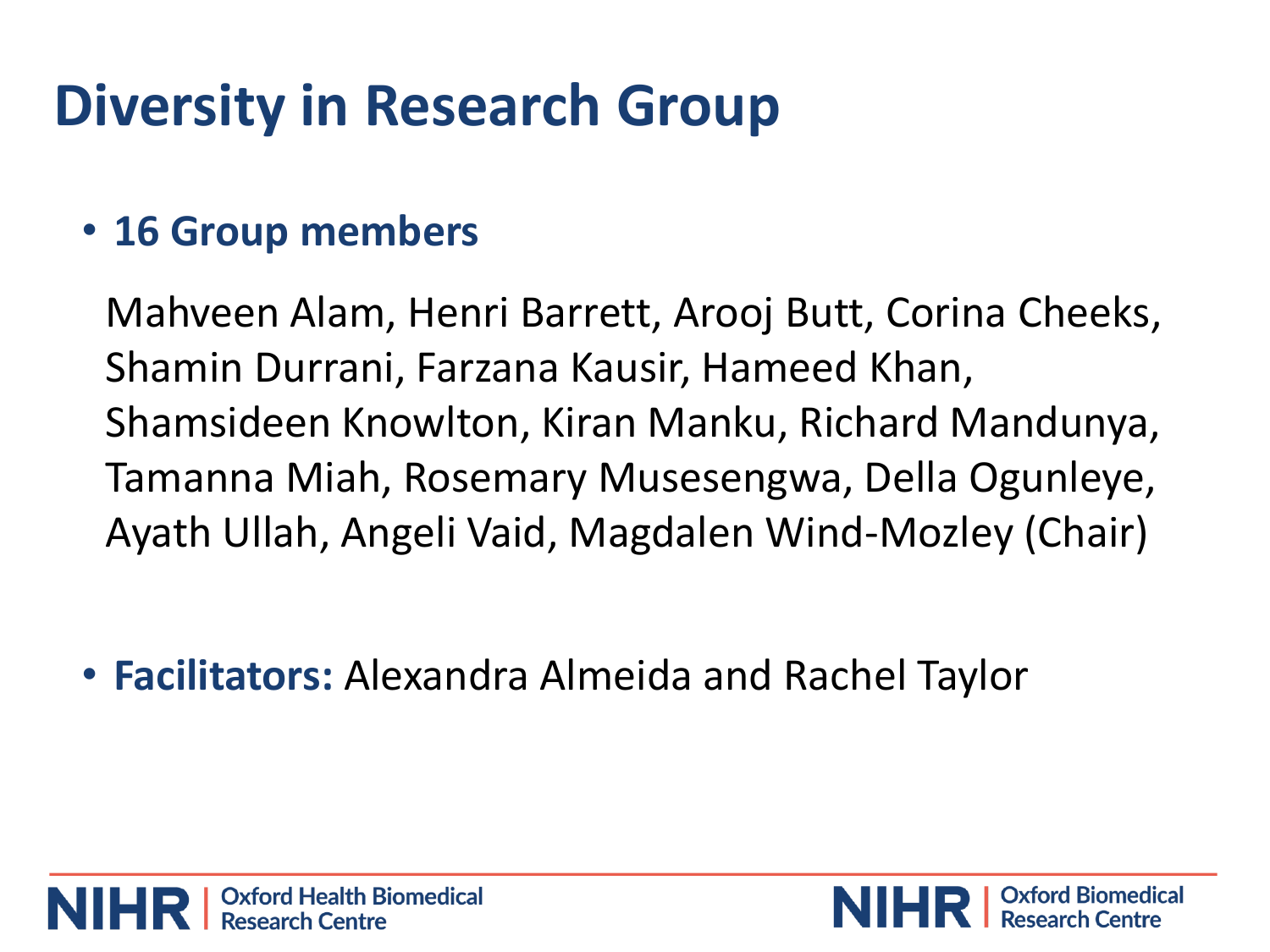## **Diversity in Research Group**

#### **The Group's purpose:**

- To advise and support the Oxford and Oxford Health Biomedical Research Centres
- To increase involvement of under-represented communities in health research
- To advise researchers on specific bespoke projects

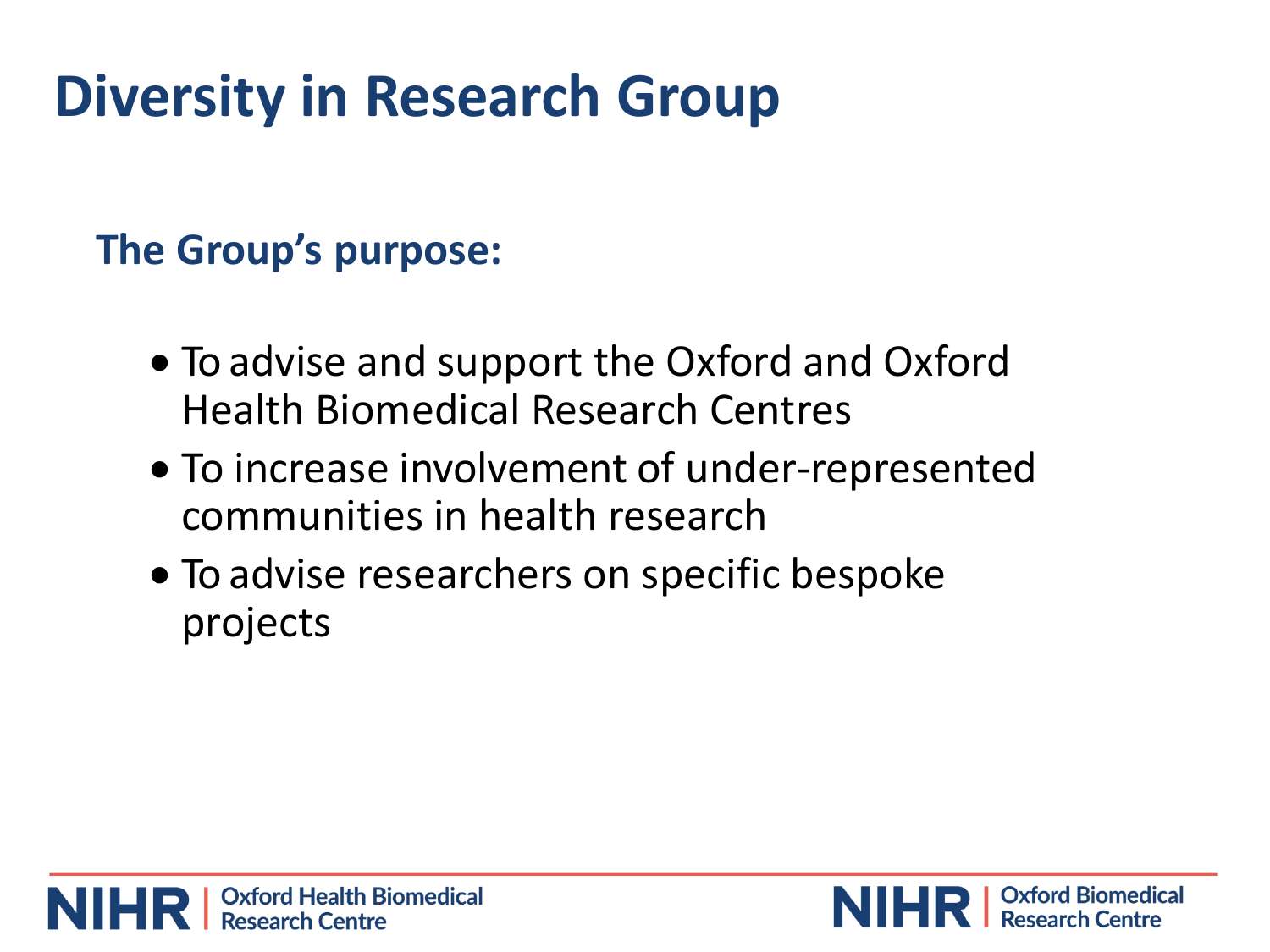## **This presentation outlines**

### The group's key achievements in 2021

The next steps for 2022





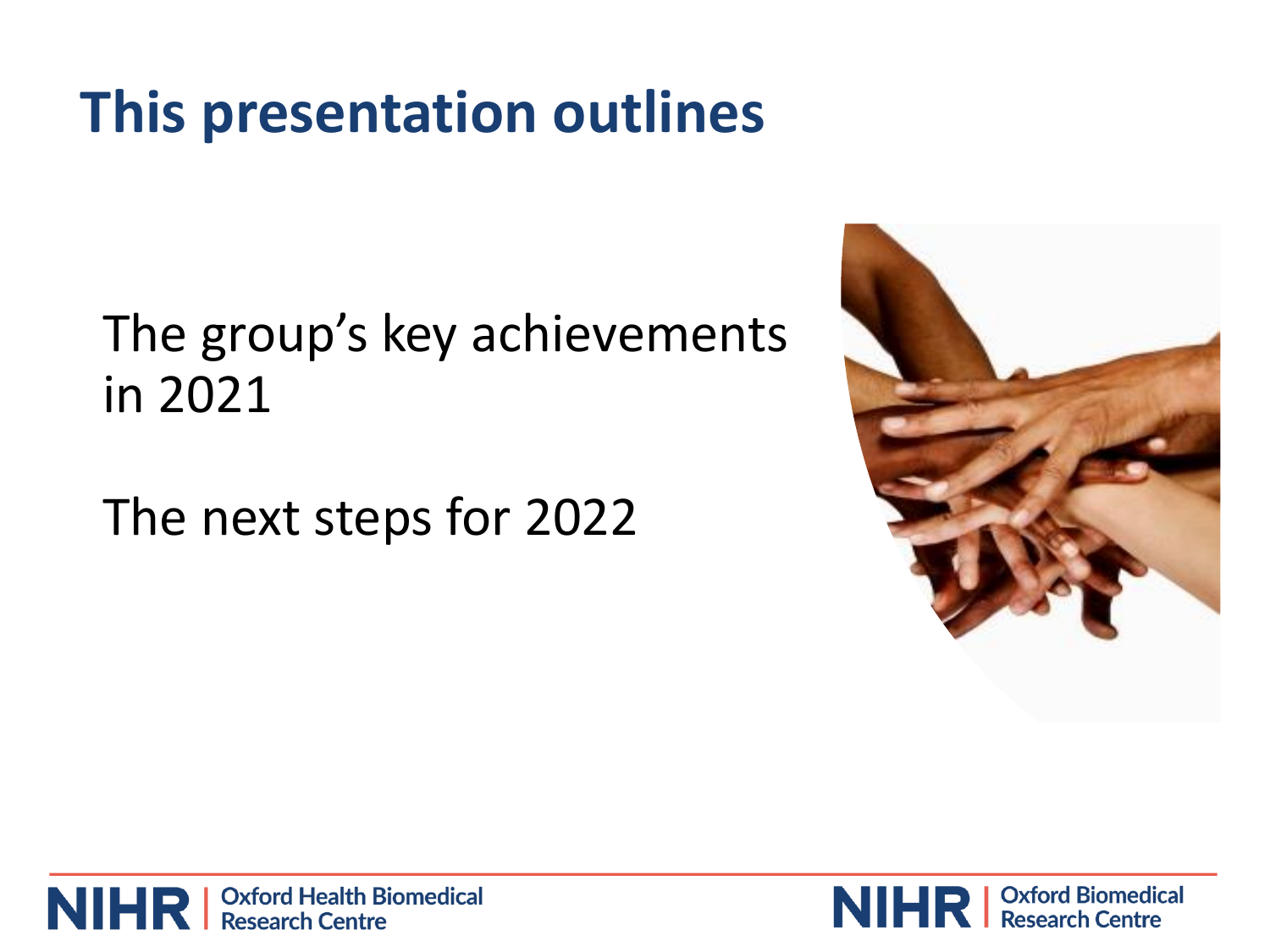# **Achievements in 2021**

#### **Completed projects**

- 1. Feedback to researchers on research projects
- 2. Group members joined PPI groups
- 3. 'Barriers and solutions to involvement' the group developed guidance for researchers
- 4. The Group designed 'Tell us about you' demographic survey

#### **Work in progress**

Literature review and health inequalities work

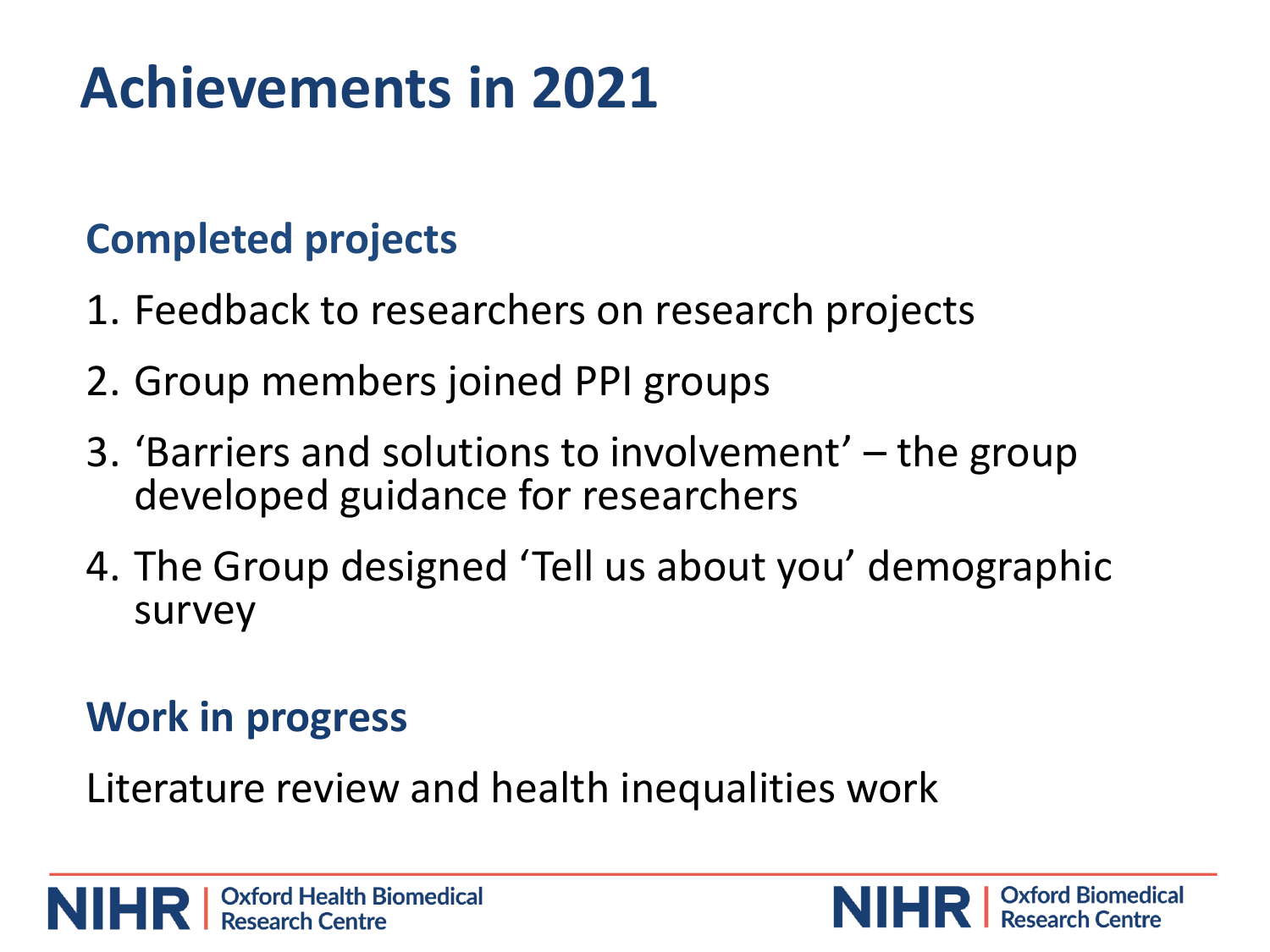### **1. Feedback to researchers on research projects**

Non-medical interventions for health and well-being (Flourishing)

[Using AI for detecting and treating prostate cancer](https://www.ludwig.ox.ac.uk/news/artificial-intelligence-tool-for-streamlining-pathology-workflow)

Blood and bone marrow cancers ([OxPLOred](https://www.oncology.ox.ac.uk/clinical-trials/oncology-clinical-trials-office-octo/current-trials/oxplored) study)

Diabetes and the design of diets for non western cultures ([DIAMOND](https://www.phc.ox.ac.uk/research/participate/diamond)  study)

Polygenic Risk Scores – film for the public

| Oxford Health Biomedical **Research Centre** 

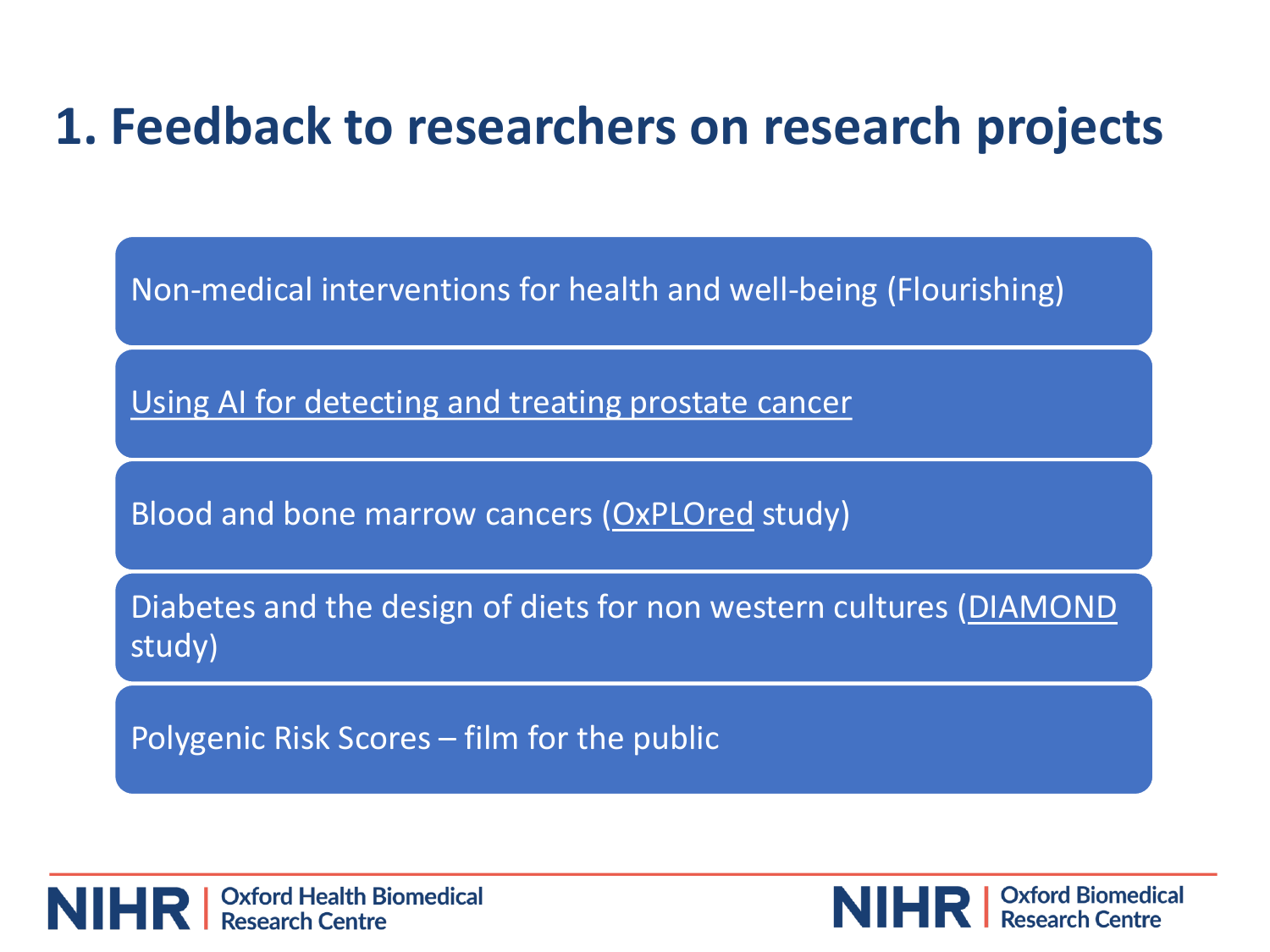## **Improvements to research following feedback from the group**



Increased budget for PPI in funding applications to enable working with people who face multi -systemic inequalities



Materials translated so that people who do not speak English can be included.

PPIE contributors involved throughout research cycle (eg. reviewing a variety of materials)

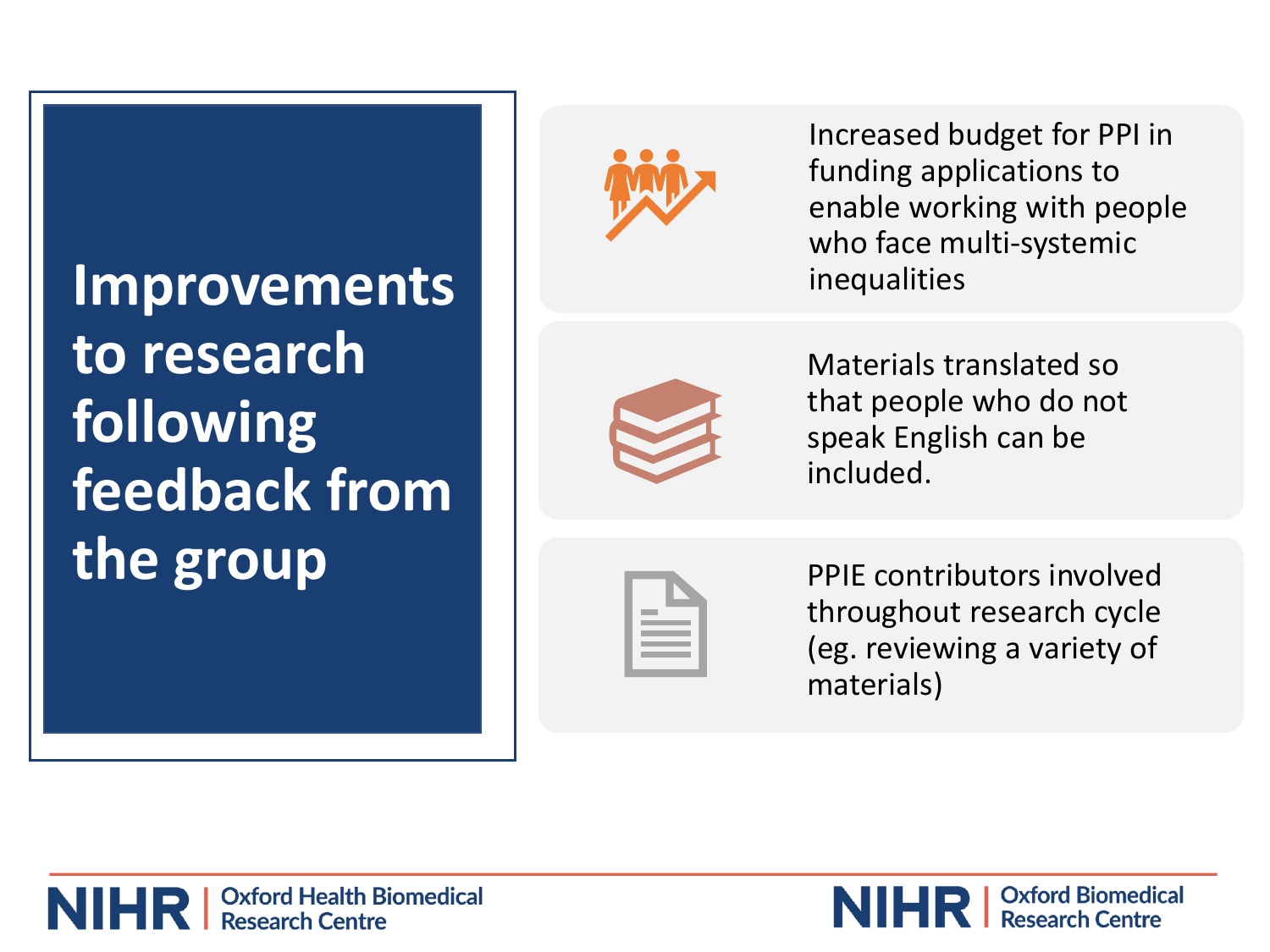### **2. Group members joined PPI groups**



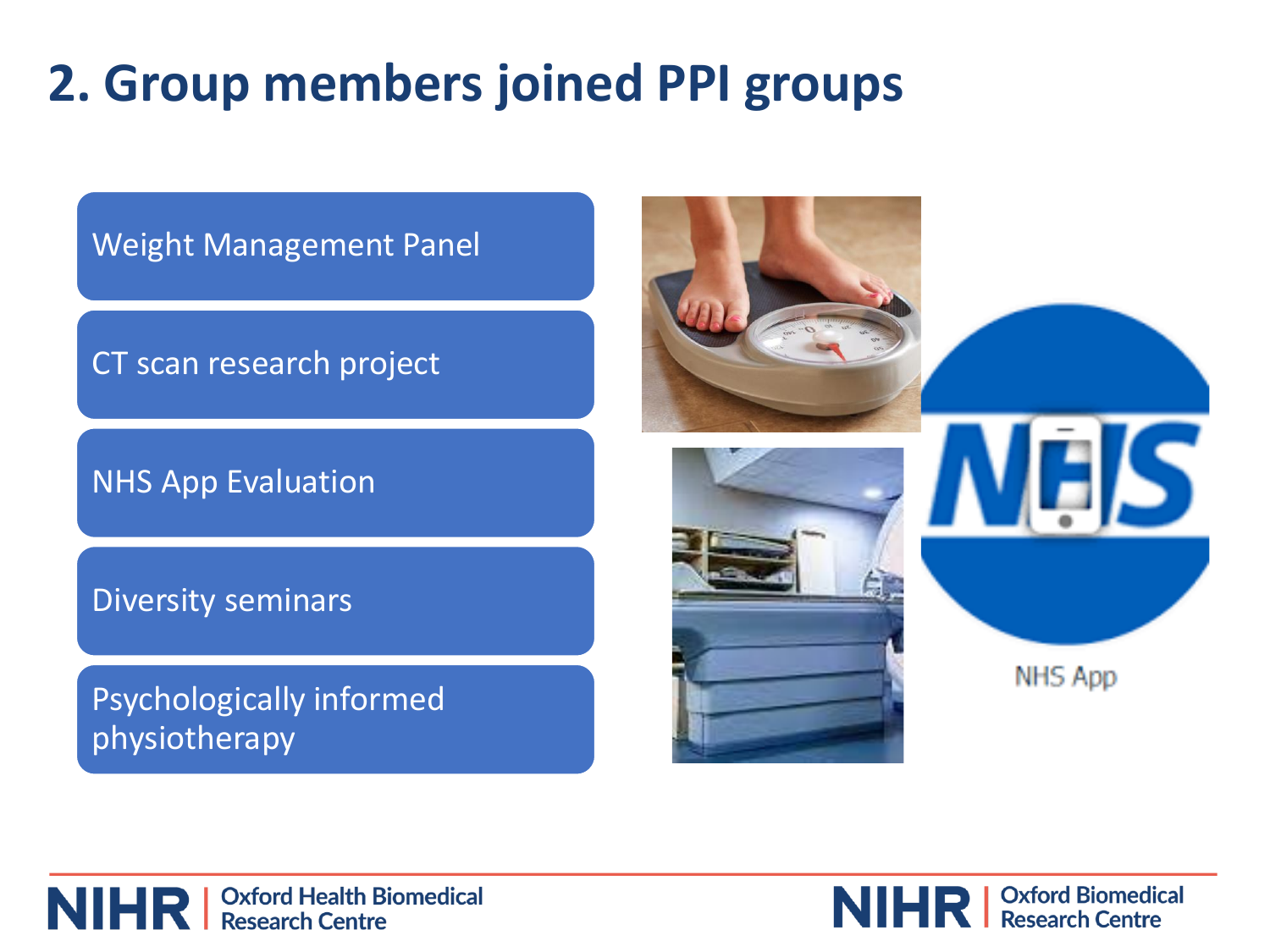### **3. Barriers and solutions to involvement**

The group identified barriers and solutions to involvement in research and informed new [PPI researcher guidance](https://oxfordbrc.nihr.ac.uk/ppi/ppi-researcher-guidance/what-is-patient-and-public-involvement/) . Some examples are below.

| <b>Barrier</b>                                                                   | <b>Solution</b>                                                                                                                                                                                                                                                                                                                                    |  |  |
|----------------------------------------------------------------------------------|----------------------------------------------------------------------------------------------------------------------------------------------------------------------------------------------------------------------------------------------------------------------------------------------------------------------------------------------------|--|--|
| Unaware of opportunities for involvement and<br>how valuable their experience is | Hold engagement events and build relationships with<br>the community                                                                                                                                                                                                                                                                               |  |  |
|                                                                                  | • Be specific to the Community i.e. Caribbean, African,<br>South Asian<br>• Get the communities involved with tasks i.e. cooking,<br>invitations<br>• Hold events at familiar, supportive community venues<br>• Get a health professional to speak on the topics e.g.<br><b>Diabetes</b>                                                           |  |  |
| Adverts haven't reached them                                                     | It's easier to go through existing community leaders<br>• Outreach health workers or support group co-<br>ordinators who are often the 'gate keepers' to<br>communities and trusted figures.<br>• Be proactive and build a wider network of community<br>contacts that can then help you reach the most<br>vulnerable and underserved communities. |  |  |

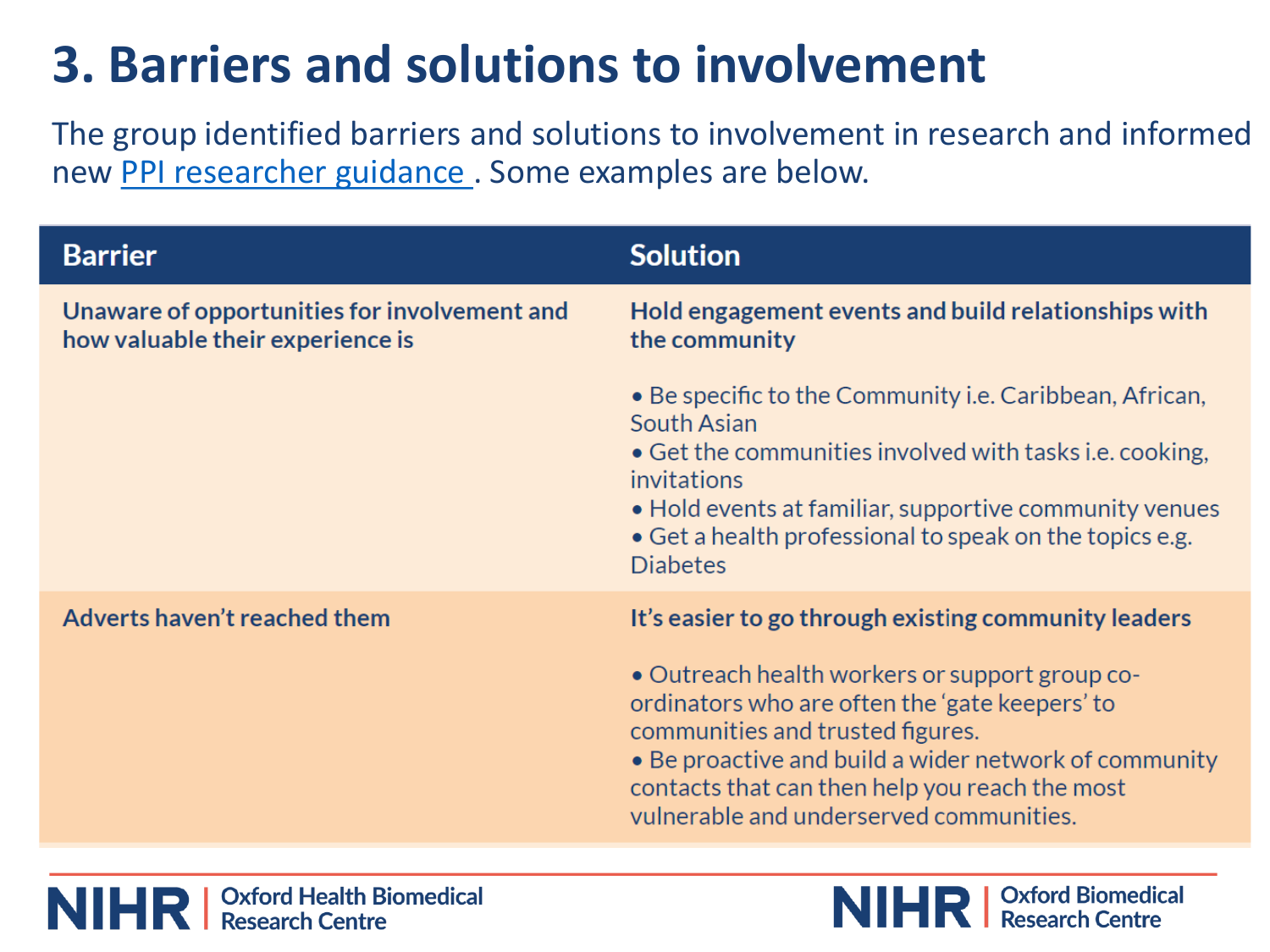### **3. Barriers and solutions to involvement (cont)**

| Lack of time - the requirements are too time<br>consuming                                                | Start building up relationships with the communities<br>before you submit your research application                                                                                                                                                                                                                                                                                                             |  |  |
|----------------------------------------------------------------------------------------------------------|-----------------------------------------------------------------------------------------------------------------------------------------------------------------------------------------------------------------------------------------------------------------------------------------------------------------------------------------------------------------------------------------------------------------|--|--|
|                                                                                                          | • Speak to members of a specific community, outreach<br>workers and people with experience of the community<br>before putting together your PPI for research<br>application<br>• You need to understand what will need to be in place<br>to meaningfully involve contributors in a research study<br>• This work should be started as early as possible to<br>start building up partnerships with the community |  |  |
| Additional costs of parking, travel, childcare,<br>and lost work time to attend meetings - worry<br>them | <b>Communication!</b><br>• Make sure that you have been in touch with people<br>well in advance of an event to ask about specific<br>requirements                                                                                                                                                                                                                                                               |  |  |

- . Do they need help with transport?
- Can they only attend at specific times?
- . Offer financial reimbursement such as paying for childcare or a carer's time

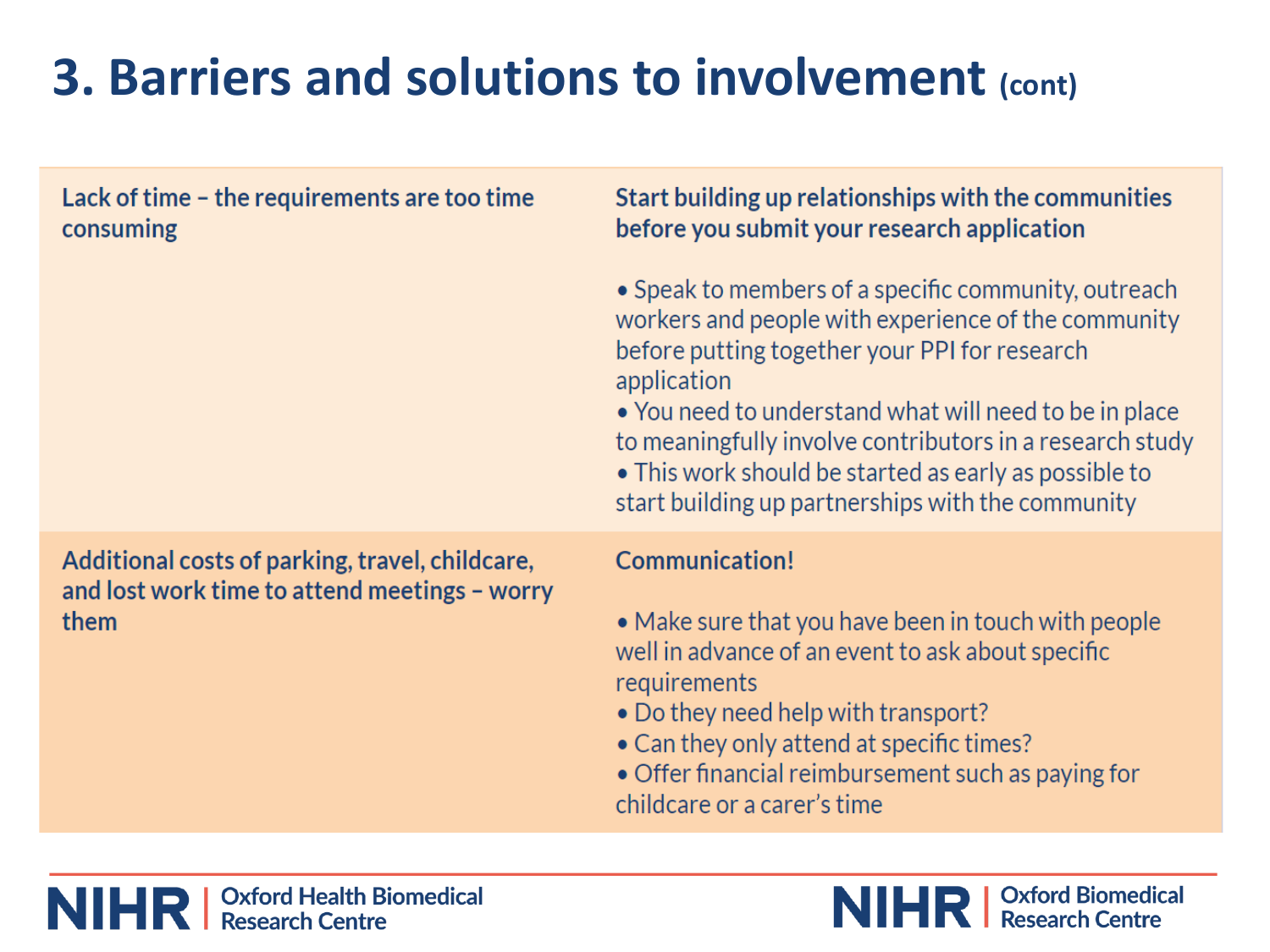## **4. "Tell us about you" survey**



The group gave extensive feedback on a survey to collect information about PPIE contributors, making the survey more inclusive for all groups.



This resource has now been distributed to BRC PPI groups, so that researchers can use a survey that is clear and inclusive, allowing them to have a better understanding of who is involved, and where the gaps are etc.

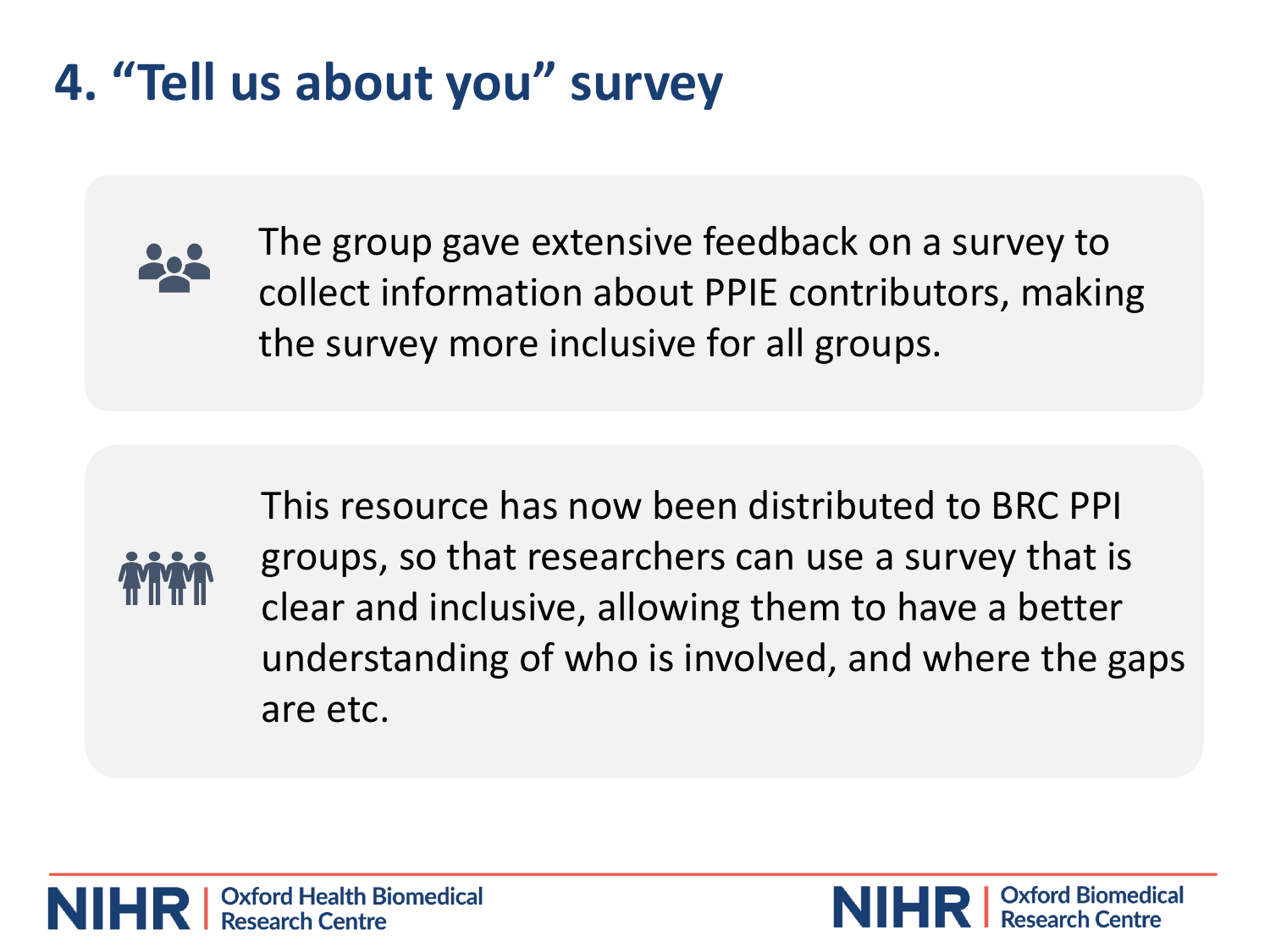# **Work in progress 2021-22 Literature review**

- Three members of the group are undertaking a literature review on outreach methods, to understand what is already known about how best to reach particular groups who are not usually involved.
- The knowledge from the literature review will inform our outreach approach.
- We will produce guidance to help researchers involve diverse groups.



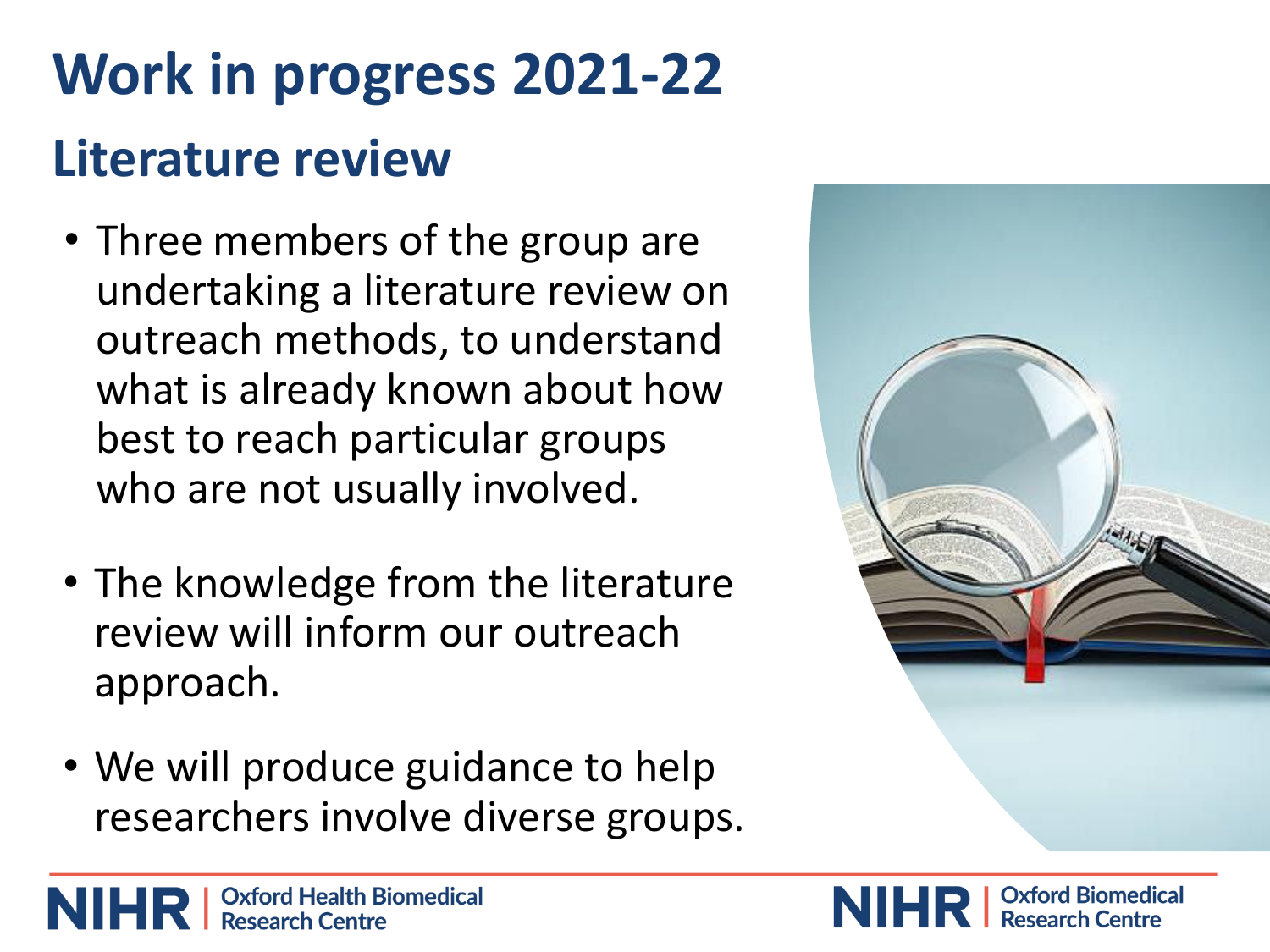# **Work in progress 2021-22 Health inequalities**

The Group is collecting examples of health inequalities to increase our knowledge. A snapshot from the jamboard is below.

Health inequalities' knowledge - ongoing group project

| Only half of women<br>with a learning<br>disability take up<br>breast screen<br>(Connolly, 2013),<br>compared to 70% of<br>women who do not<br>have a learning<br>disability.                              | <b>Black women are 4</b><br>times more likely to<br>die in childbirth and<br>Asian women 2 times<br>more likely to die in<br>childbirth than White<br>women (Mothers and<br>babies: reducing risk<br>through audits and<br>confidential enquiries<br>in the UK, 2020) | <b>Covid Black and</b><br>South Asian men 2.7<br>times more likely to<br>die, Black and South<br>Asian woment 2<br>times more likely to<br>die (Office of<br><b>National Statistics</b><br><b>July 2020)</b>                                                        | <b>Polycystic Ovary</b><br>syndrom (PCOS)<br>affects women of<br>colour more<br>severely - US study                                                                                                                                            | <b>Employment</b><br>worries have<br>negatively affected<br>the mental health of<br>61 per cent of BAME<br>people, compared to<br>51 per cent of white<br>people (MIND, July<br>2020)                                                                                       |
|------------------------------------------------------------------------------------------------------------------------------------------------------------------------------------------------------------|-----------------------------------------------------------------------------------------------------------------------------------------------------------------------------------------------------------------------------------------------------------------------|---------------------------------------------------------------------------------------------------------------------------------------------------------------------------------------------------------------------------------------------------------------------|------------------------------------------------------------------------------------------------------------------------------------------------------------------------------------------------------------------------------------------------|-----------------------------------------------------------------------------------------------------------------------------------------------------------------------------------------------------------------------------------------------------------------------------|
| A device designed to<br>spot early signs of<br>dangerous falls in<br>oxygen levels in Covid<br>patients works less<br>well in those with<br>darker skin, experts<br>are warning (BBC,<br><b>July 2021)</b> | In England, Black<br>men are at twice the<br>risk of being<br>diagnosed with, and<br>dying from, prostate<br>cancer compared to<br><b>White men (BMC</b><br>medicine 2015)                                                                                            | <b>During Covid,</b><br>all-cause mortality (ie.<br>for all reasons,<br>including Covid) was 4<br>times higher than<br>usual for Black men, 3<br>times higher for Asian<br>men, 2 times higher in<br><b>White males, For</b><br>women, 3 times<br>higher for Black, | <b>Babies from the Black</b><br>ethnic group have the<br>highest rates of<br>stillbirths and infant<br>deaths, with babies<br>from the Asian ethnic<br>group consistently the<br>second highest.<br>(Office of National<br><b>Statistics</b> ) | Low birthweight is a<br>known risk factor for<br>infant mortality. The<br><b>Black ethnic group</b><br>had the highest infant<br>mortality rates for low<br>birthweight babies,<br>with a rate of 43.8<br>deaths per 1,000 low<br>birthweight live births<br>in 2019. (ONS) |

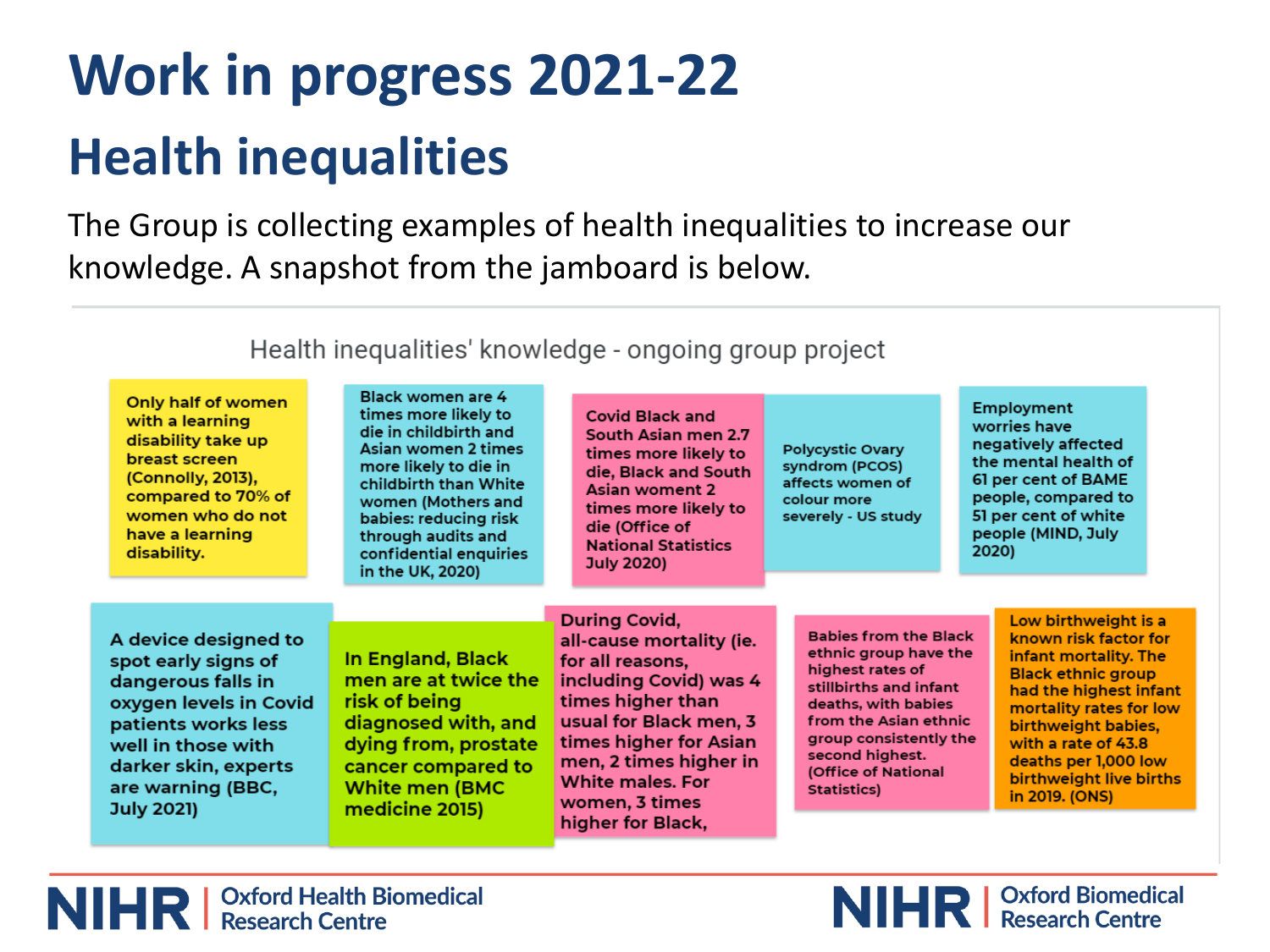



- Annual planning meeting in January 2022
- Widening membership
- Finalise the Terms of Reference
- Identify and address the Group's training needs
- Diversity workshop for researchers
- Progress health inequalities work